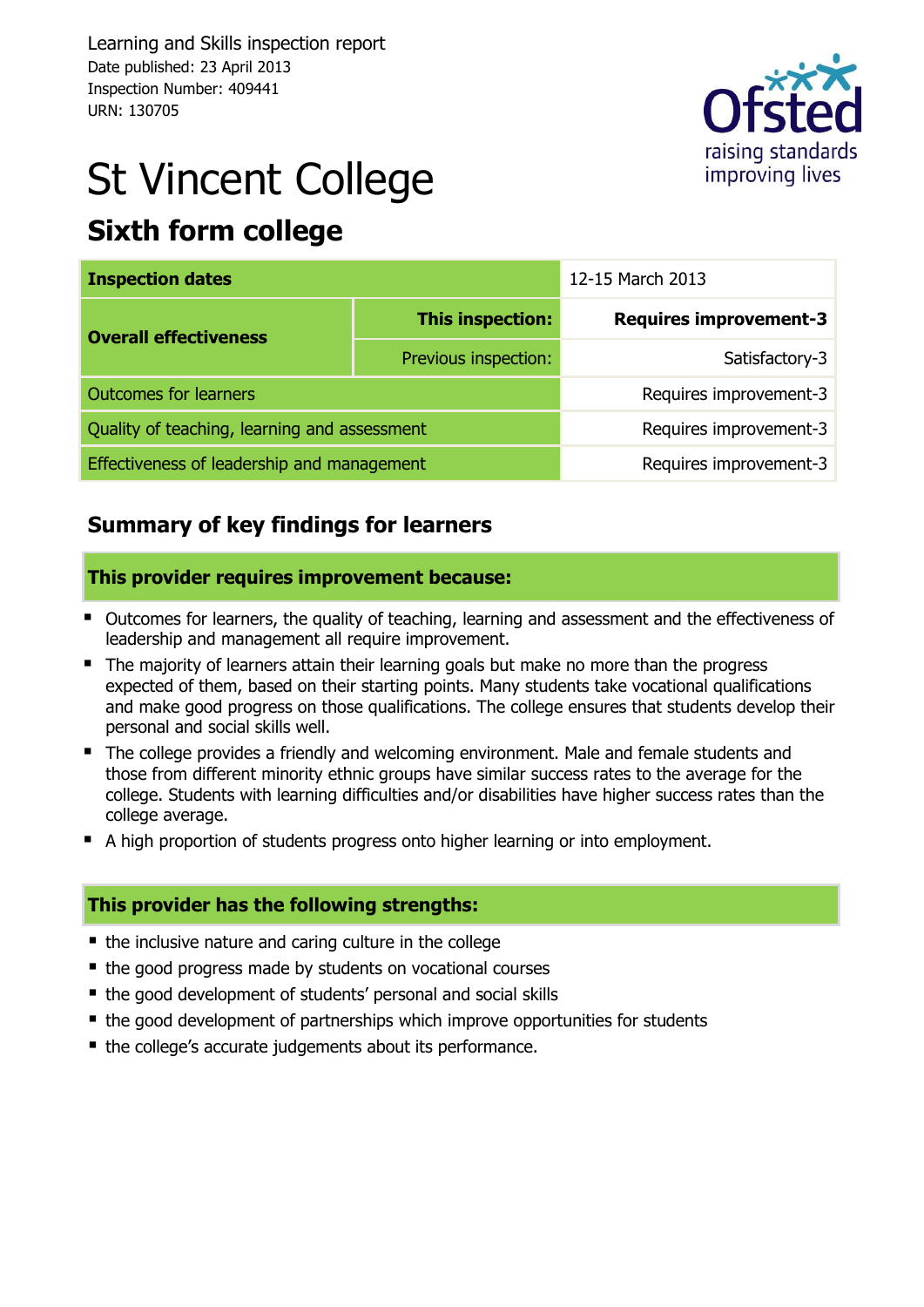## **Full report**

## **What does the provider need to do to improve further?**

- Improve how teachers plan and organise teaching, learning and assessment by spreading good practice more systematically. Ensure that lessons always have appropriate pace and levels of challenge for students of all abilities.
- Ensure that teachers consistently use questioning techniques and other appropriate methods to check students' learning effectively and actively involve all students.
- Ensure that assessment and feedback to students are always frequent enough and always have sufficient rigour to enable students consistently to develop their skills effectively, including their skills for independent learning. Coordinate deadlines for students to submit work in different subjects so that pressure points are avoided.
- **Set targets for students that are always precise, rigorous and help them to make good progress.**
- Improve the system for providing management information. Provide managers and other appropriate staff with training in interrogating data so that they use it effectively as a key tool to drive improvement.
- **Produce an appropriate strategic curriculum plan that prioritises the needs of students and** meets local and national priorities.
- Ensure that the self-assessment report provides a clear and detailed account of the quality of teaching, learning and assessment and identifies priorities so that key improvements can be made speedily.
- Evaluate the impact of actions taken at regular intervals throughout the year and modify actions quickly, if necessary, to ensure that sufficient progress is made.
- **Ensure that staff and governors receive effective training to broaden their awareness of equality,** and ensure that teachers integrate aspects of diversity into lessons more effectively.

## **Inspection judgements**

#### **Outcomes for learners Requires improvement Requires improvement**

- Outcomes for learners require improvement. The proportion of students completing vocational qualifications and A-level qualifications successfully has increased since the last inspection and is adequate. These qualifications make up most of the college's work. A small proportion of students study AS-level qualifications exclusively. Many students who study AS-level qualifications take them alongside vocational qualifications. Success rates at AS level improved in 2011/12, but remain low.
- The majority of students take vocational qualifications and generally make good progress relative to their starting points. Students make the progress expected of them in many academic subjects, but they make too little progress in a small number of subjects.
- Many students are articulate and confident. They have good personal and social skills which stand them in good stead for the future. Students attend enrichment and careers events which prepare them well for higher education or employment. Their learning is enhanced through wellconsidered educational visits, volunteering activities and presentations from highly engaging speakers.
- The quality of students' work is at least satisfactory and often good. In information and communication technology (ICT), students create imaginative, purposeful web designs and evaluate accurately the suitability of their websites for users with visual impairments. Students on a range of courses develop effective research skills which enable them to prepare for higher education or employment. Students in travel and tourism develop a keen sense of commercial awareness when they recommend holiday packages for a range of different clients. Many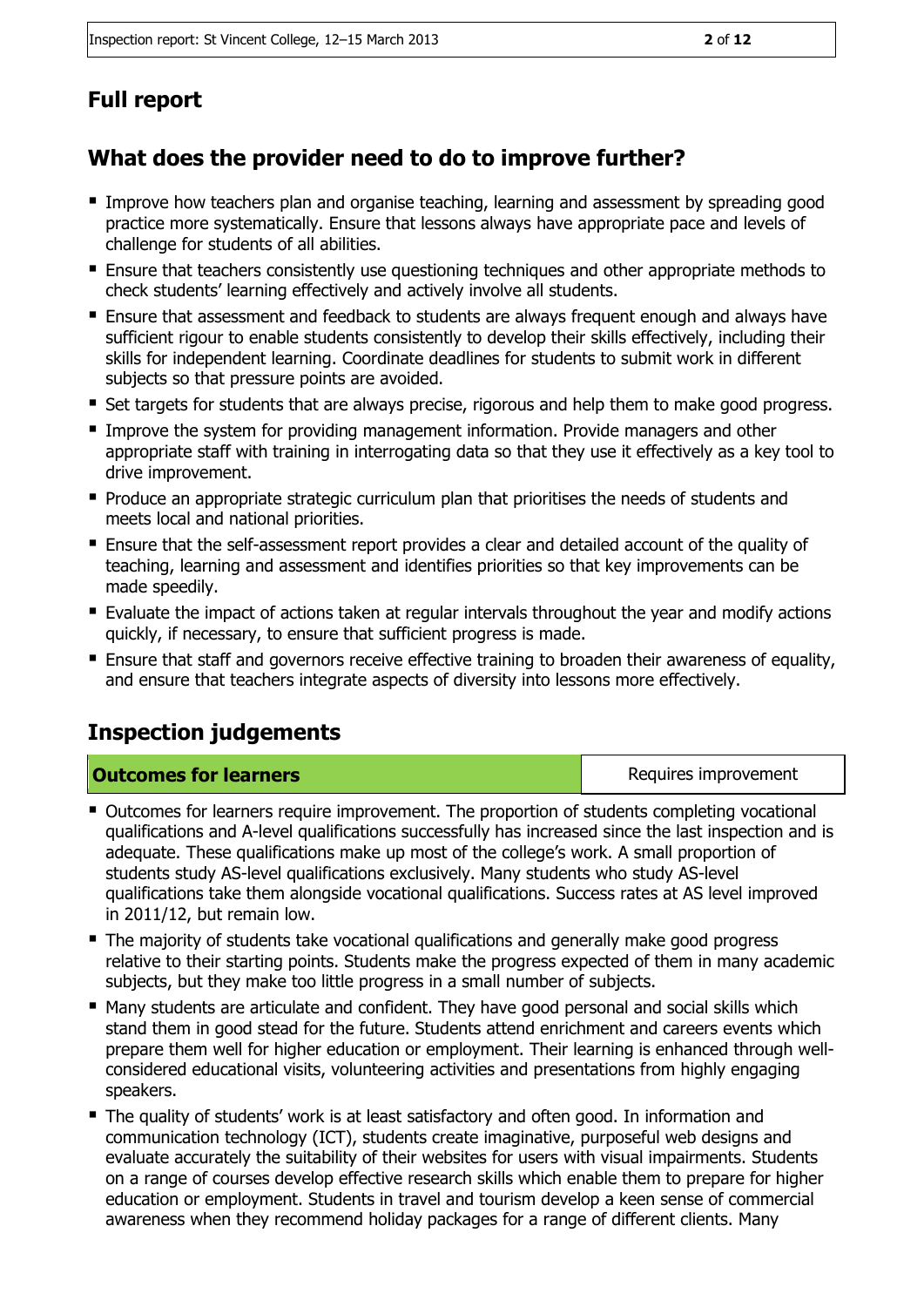advanced-level students use the technical vocabulary of their subjects effectively when engaging in critical analysis and evaluation.

- **Students develop their English and mathematics effectively in many lessons through written** tasks, discussions, teamwork, independent enquiry and problem solving. These skills are not always reflected in examination success in English and mathematics at foundation and intermediate levels.
- Male and female students and those from different ethnic backgrounds have similar rates of success. Students with learning difficulties and/or disabilities have higher success rates than the college average.
- A high proportion of students progress to higher-level learning, higher education or into employment that meets local and national needs.
- Attendance and punctuality have improved, but require further improvement to be good.

| The quality of teaching, learning and assessment | Requires improvement |
|--------------------------------------------------|----------------------|
|--------------------------------------------------|----------------------|

- **Teaching, learning and assessment require improvement and reflect outcomes for learners** which also require improvement.
- **Teachers have high expectations of students in the better lessons and they ensure there is an** appropriately demanding pace and range of learning activities which promote learning effectively.
- In a minority of lessons students are not challenged sufficiently and the pace of learning is slow. Students do not make the most productive use of their time in such lessons. Teachers' expectations enable many students to achieve adequately in these lessons, but students are not often challenged effectively enough to achieve beyond this.
- In better lessons teachers ensure that the learning of all students is secure and that they make good progress. This often involves the teacher in directing questions appropriately at particular students, according to their ability. When questioning techniques do not involve all students, some students remain passive while more confident students dominate.
- Ouestioning techniques are useful in the majority of lessons, but teachers do not check the learning of all students effectively when they only use non-directed questions. Teachers often check and enhance learning well when they use questioning and other methods to probe and extending students' learning.
- Students' individual learning needs are met effectively in the majority of lessons, but lesson activities are not always well suited to the needs of all students. Extension activities, in particular, are not always used effectively by teachers to provide sufficient challenge for more able students.
- **E** Lesson planning is generally adequate and sometimes good. In the best examples, teachers plan their lessons effectively to meet the needs of all students, based on their individual starting points. In these lessons teachers plan lessons and homework skilfully so that students develop the ability to become good independent learners. A minority of teachers have insufficient understanding of the need to plan effectively in order to enable students to become independent learners.
- **Initial assessment is comprehensive. Students receive good support and their needs are** identified at an early stage. The early identification of students' needs is strengthened by the college's close working with partner schools. Teachers readily provide support for students outside lessons. Academic tutorials are well attended and productive, and individual tutorials are good.
- The virtual learning environment (VLE) is a useful resource for students and well used by them. It provides a range of extension activities and additional resources, many of them interactive, which help to develop students' independent learning skills.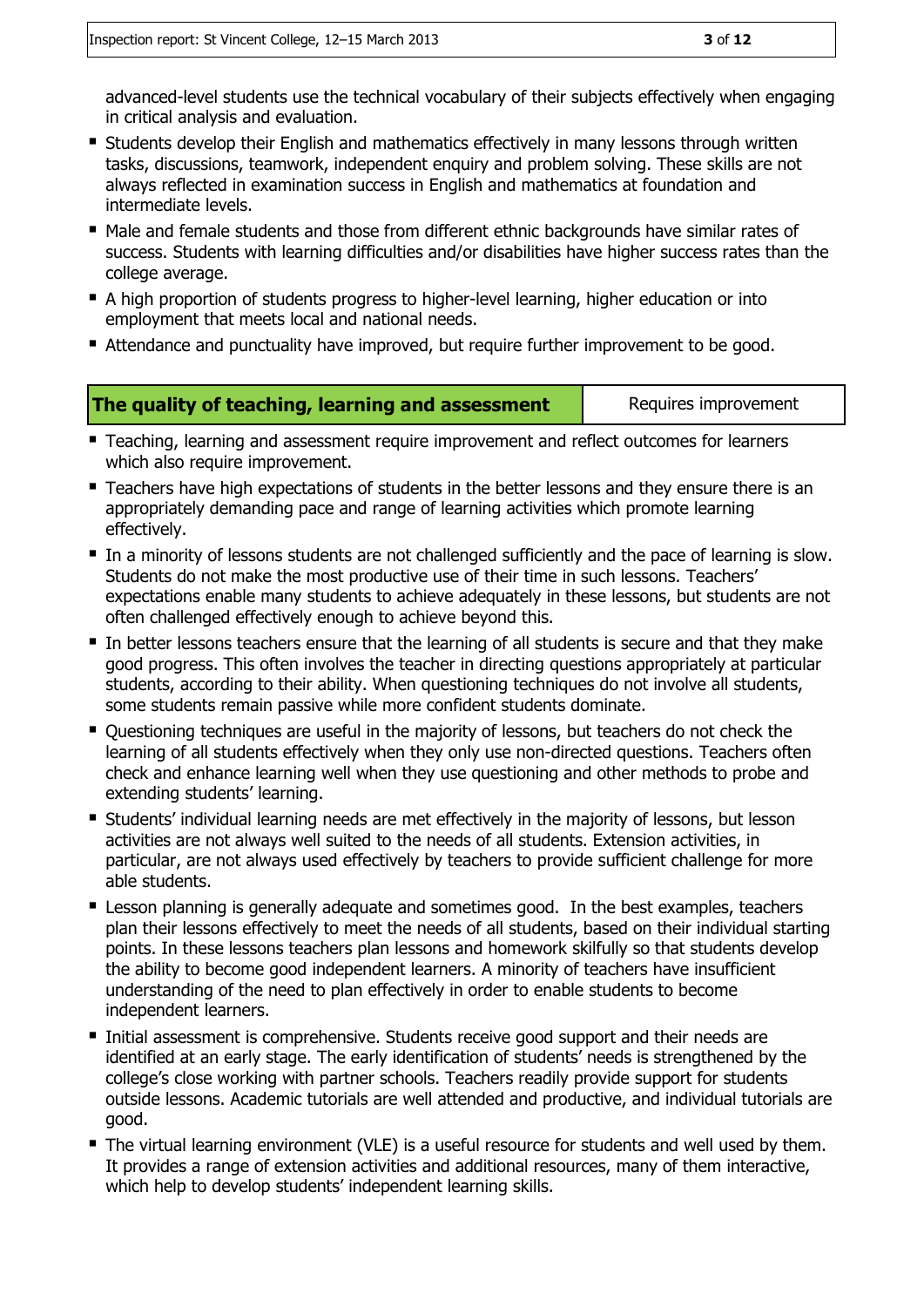- Target setting to help students improve is good in some subjects but its quality is inconsistent and targets are too often imprecise, doing little to support improvement. In the best practice, students are set precise targets which are reviewed regularly and help them to develop well. The assessment of students' work is often good, although there are instances of work being marked too generously and of feedback sometimes leaving students unsure about what they need to do to improve or unaware of the grade they are realistically working at.
- **Assessment schedules lack sufficient coordination across subjects. Pressure points are created** during the course of the year when students regularly have to submit work for several subjects at the same time.
- **Students receive good advice on making applications to university or employment and careers** advice is strong. High numbers of students attend emplovability events and many receive useful guidance on preparing for interviews and making job applications. Work experience is available in most vocational subjects, but is less well embedded in academic areas.
- **Many students benefit from the extensive enrichment programme, which offers opportunities for** charity work and volunteering which enhance students' learning and help to develop their personal and social skills.
- **Students benefit from impressive wall displays in classrooms which are designed to motivate and** inspire them. The learning resources centre is currently being expanded. It provides spaces for independent work but it presently struggles to meet the demand from students at peak times.
- Students develop their English well in lessons, including the technical vocabulary for their subjects, through discussions, written work, making presentations and working in groups. Mathematics is developed in a number of subjects, but not routinely so in all. Students who particularly need to develop their mathematics attend additional lessons.
- **Significant changes made to initial advice and guidance this year ensure that students have the** appropriate entry qualifications for their courses. Interviews are now, appropriately, conducted with subject specialists.
- The college promotes a strong culture of respect and tolerance, particularly in relation to disability. Opportunities to address broader aspects of equality and diversity are evident in most schemes of work, but are under developed in lessons.

#### **Science and mathematics**

**Learning programmes for 16-18 Learning programmes for 19+**

**Inadequate** 

- **Teaching, learning and assessment in science and mathematics are inadequate, as is reflected in** inadequate outcomes for learners across this curriculum area overall. Teaching, learning and assessment in mathematics still require improvement, but are not inadequate. Success rates in mathematics improved in 2011/12 for the much-reduced numbers of students taking AS- and Alevel qualifications, from low at the last inspection to above average. Most success rates at AS and A level in science are low or very low. High-grade pass rates at GCSE were low in mathematics and biology in 2011/12, but recent results show that A\* to C pass rates for the small number of students who sat GCSE biology are high. The progress made by advanced-level students, based on their prior attainment at GCSE, requires improvement. There is satisfactory progression to higher education by students who complete their courses successfully. Students develop effective personal and social skills.
- In the better lessons, teachers have high expectations and provide a useful variety of activities to maintain students' interest and extend their learning. For example, in a vocational science lesson, video clips were used well to help students understand the microbiological principles of biotechnological applications. In mathematics lessons, mini whiteboards are used effectively to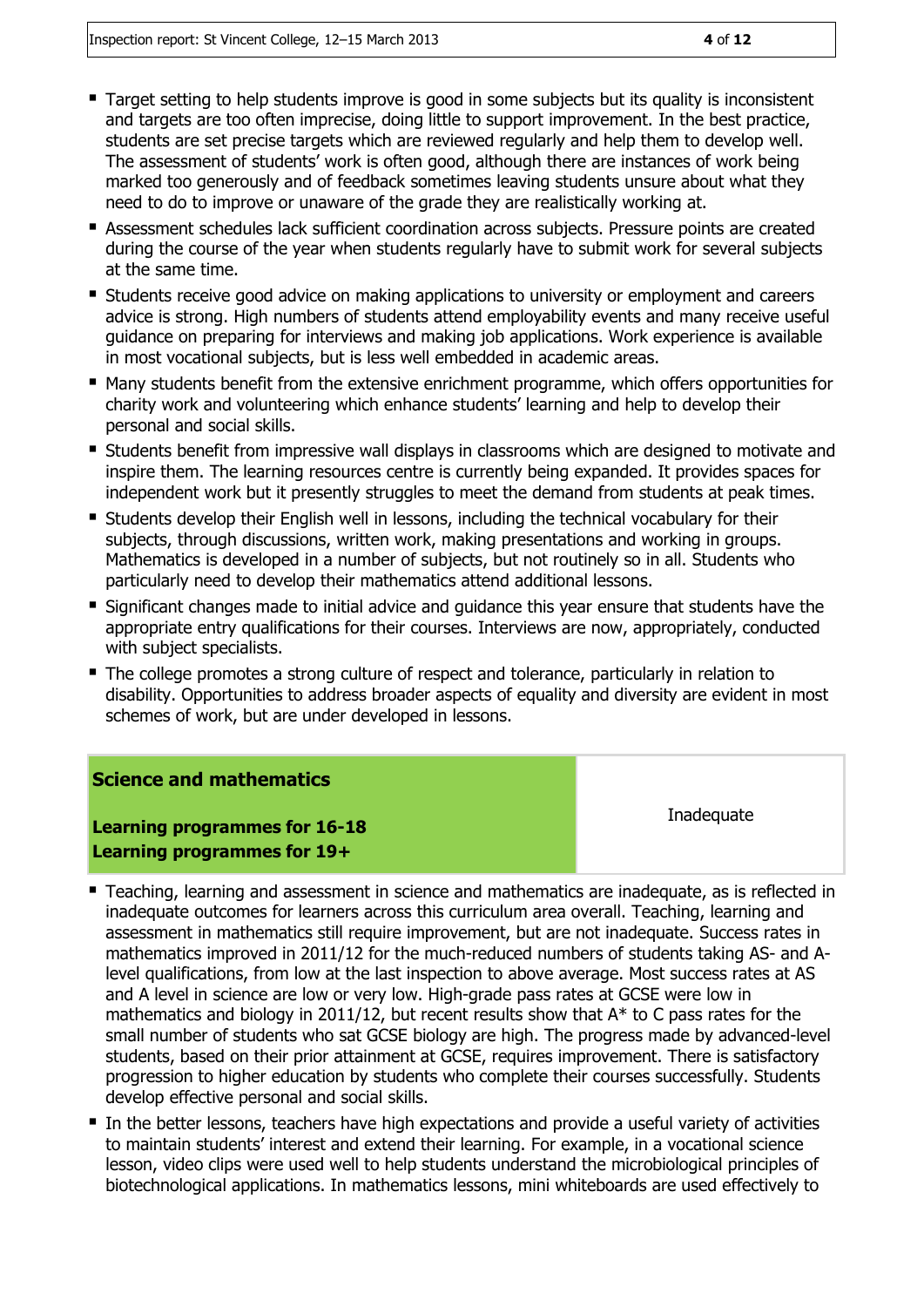reinforce and reflect learning. Students draft calculations and discuss and compare their approaches helpfully before they formalise their answers.

- Many of the weaker lessons did not challenge students enough or were too slow to develop students' learning effectively. Teachers do not always use questions well to develop learning; they often use question and answer techniques to check students' learning, but they do not involve all students nor check their learning securely enough. Students do not make detailed notes in science lessons, so they do not have good revision notes when they need them.
- Teachers know their students well, are caring and supportive. Students value the extra sessions that teachers provide to help them improve their understanding of a topic or to catch up with missed work.
- **E** Lessons are much better planned in mathematics than in science. Mathematics lessons take better account of the needs of all students, for example by using extension activities to challenge more able students. In science, extension activities are infrequent and lesson plans lack sufficient detail to ensure that the needs of students of all abilities are met effectively. Often, just a list of tasks or the content of the lesson is displayed for students rather than identifying what they should be able to do and know as a result of the lesson.
- **Teachers use students' GCSE scores to set minimum target grades, but they do not routinely use** this information to plan lessons, particularly in science. Students are not given clear enough short-term actions to help them to reach their targets.
- Mathematics students are more effective independent learners than science students despite the latter having a good range of materials on the VLE, especially in chemistry. Science students are not encouraged to use the internet in lessons to help them to broaden their learning or to read more widely around their subjects.
- Homework is set frequently. Teachers provide feedback to students about their work, but its usefulness varies too much; some teachers provide little detail, whereas some give a good number of helpful comments to ensure students know what they have to do to improve. Spelling and grammar are not routinely corrected.
- **Teachers frequently mark students' work too generously; they give students the impression that** they are working at a higher standard than they really are working at on A-level qualifications. Predicted grades are often misleading and students do not work as hard as they need to in order to obtain the best grades they are capable of achieving.
- Initial advice and quidance are better than at the last inspection and students studying GCE AS qualifications now have the required entry qualifications for their courses. Many students with low prior attainment in mathematics do not reach the standard of a grade C at GCSE in the short time available.
- Students are taught in a caring environment and those with disabilities or learning difficulties are well integrated with other students in lessons. Equality and diversity are not promoted effectively enough in lessons. Teachers do not take the opportunities they have in lessons to highlight activities and achievements in science and mathematics by different ethnic and cultural groups.

#### **English**

**Learning programmes for 16-18 Learning programmes for 19+**

Requires improvement

 Teaching, learning and assessment require improvement, and this is reflected in learners' outcomes which also require improvement. Students make expected progress based on their prior attainment at GCSE. They are making good progress this year on A-level qualifications. Retention rates declined but have improved well this year. Many students are confident and articulate and demonstrate adequate or good standards of work. A high proportion of students progress to university.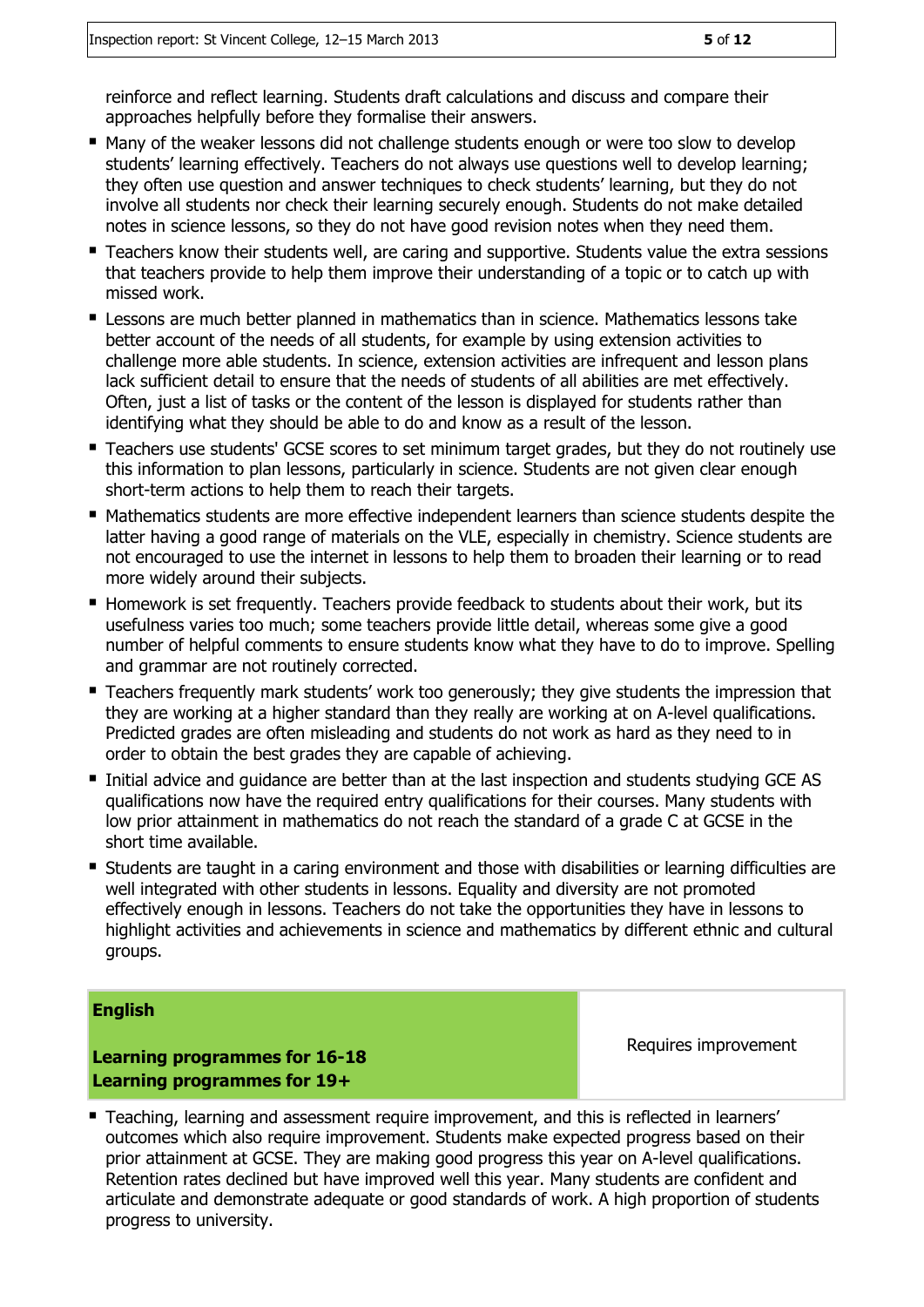- $\blacksquare$  In the more effective lessons, teachers have high expectations of students and set challenging tasks. Students are suitably involved and work productively. Students often work collaboratively and develop independent learning skills at least adequately and often very well. For example, in one A-level English language and literature lesson students worked successfully in pairs to agree on the 20 most appropriate quotations to summarise Ibsen's A Doll's House.
- **E** Lessons on AS-level qualifications do not always provide enough challenge for all students and the more able are not always fully engaged throughout. Students spend too long on matching activities and are not properly required to demonstrate their deeper understanding of texts through extension work.
- **Teachers use questioning techniques effectively to check and extend students' understanding. In** the majority of lessons, teachers consistently use questioning to help students develop higherlevel thinking skills effectively, including by directing questions at particular students. In less effective lessons, questions are often too general, do not involve all students sufficiently and the more confident students provide most of the answers.
- **Teachers plan a wide variety of activities which motivate students well. Students identify** appropriate literary and linguistic terminology effectively and enjoy their lessons. They do not always analyse literary and linguistic techniques well enough within the context of the text at AS level.
- Teachers provide students with effective support during group or individual tasks, but less able students do not always receive tasks which are appropriate for their level of learning. Students attend additional lessons if they need to improve their mathematics.
- Room displays and support materials are good and enhance learning. For example, AS- and Alevel English language and literature students have a grammar reference booklet which provides examples of required literary and linguistic techniques and which they find very helpful.
- **Students make good use of the VLE which supports their learning. It is well populated with** resources from lessons, interactive and extension activities, past examination papers and a wider reading list for literature students. It is used well to develop students' independent learning skills.
- **Target setting is good and students have appropriate individual targets which help them to focus** on what they need to do to improve. Students find the target-setting process useful and motivating. They receive detailed, well-constructed feedback on their work which enables them to progress effectively. However, AS-level students do not always receive enough practice or feedback in developing their writing.
- **Initial advice and quidance and careers advice are helpful to students. They receive good advice** and support on university applications and other opportunities such as employment and gap years.
- Students learn in a harmonious and mutually respectful environment, but opportunities to promote equality and diversity are not always used effectively in lessons. In one particularly good example of how equality was promoted in a lesson, students who were analysing the linguistic features of a recipe from the era discussed productively the cultural significance of women's domestic roles in early Twentieth Century England.

#### **The effectiveness of leadership and management | Requires improvement**

- Leaders and managers are committed to their students' success and have given a strong message to staff that improving teaching, learning and assessment for all students is a high priority. Senior managers have effectively taken difficult decisions in order to tackle poor performance by staff.
- **E** Changes to governance have enabled governors to be more aware of their responsibilities. They are more actively involved in scrutinising and questioning the performance of the college, not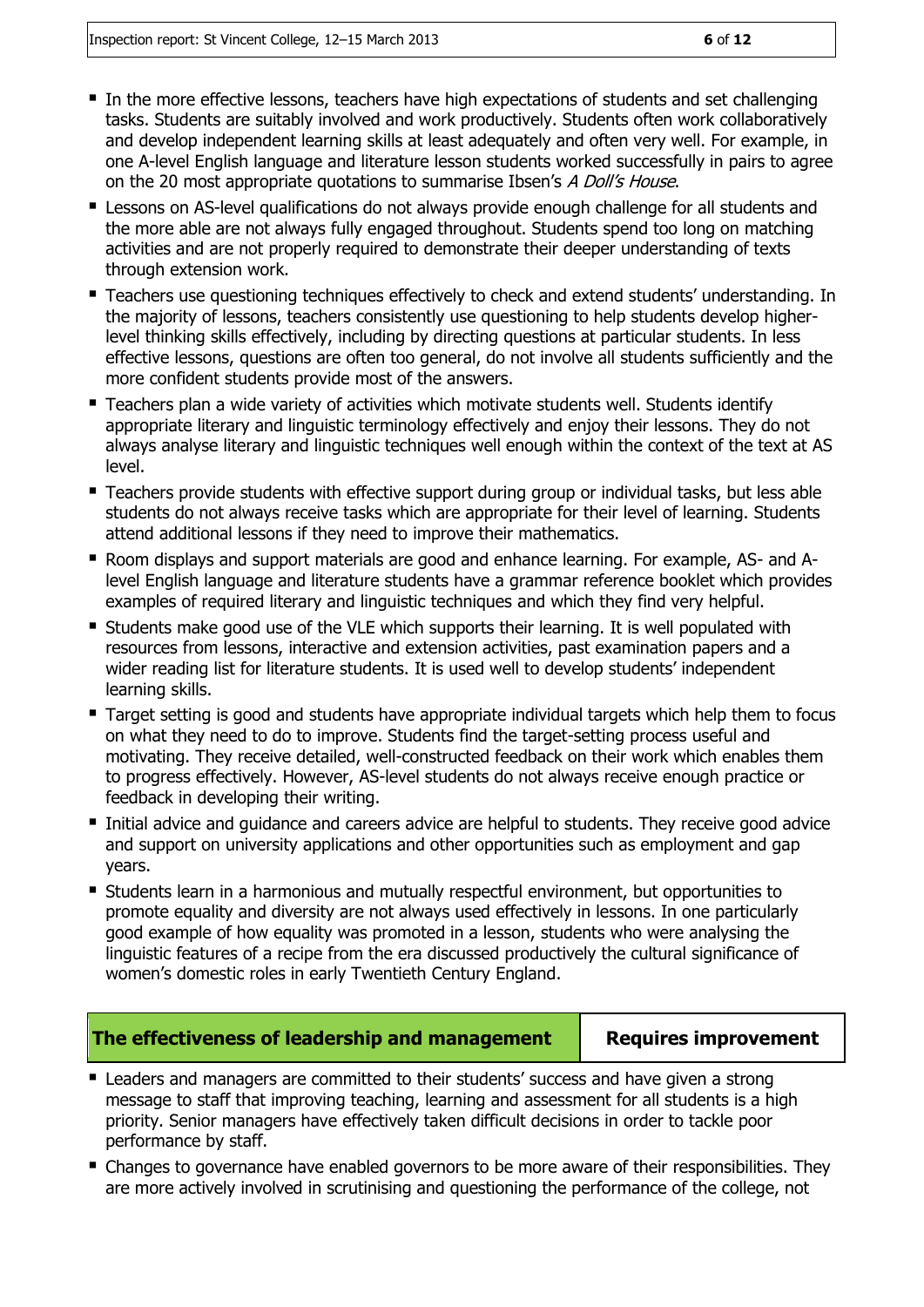only in financial matters but in the outcomes for students and in teaching, learning and assessment.

- **Senior managers tackled the recommendations from the last inspection energetically, such as** improving standards on intermediate level courses, developing the VLE, and raising students' aspirations. However, in spite of improvements in science and mathematics, neither the success rates nor the standards of teaching in this area are yet good enough.
- The performance of teachers is regularly reviewed through appraisals that are closely linked to improving teaching, learning and assessment. Teachers share targets to improve outcomes for students. Actions to eliminate inadequate teaching have been effective.
- Teachers receive good professional development which enhances their ability to improve teaching and support learners effectively. The programme of activities includes, for example, regular weekly sessions to share good practice, undertake e-learning, staff conferences with experts and specialist training in mental health awareness. Teachers are well qualified and receive good backing from their managers to develop their teaching skills and expertise, such as positive encouragement to become examiners in their subject areas.
- The observation of lessons is regular and effective. Observers' assessments of the strengths and areas for improvement in lessons are generally accurate and result in clear, helpful feedback to teachers. Teachers receive detailed and appropriate actions for improvement following observations and managers carefully monitor how effectively improvements are implemented.
- The process of self-assessment involves all staff and uses the views of students appropriately. The college's judgements about its performance are accurate. However, self-assessment has not contributed effectively or urgently enough to improvements. Key objectives and targets for improvement are not prioritised. Targets and goals are unrealistic and sometimes too ambitious to bring about improvement. The self-assessment report identifies clearly what the college needs to improve, but it does not analyse evaluatively the quality of teaching, learning and assessment or explain well enough how these can be improved.
- Leaders and managers have a good understanding of the college's strengths and weaknesses, which are reflected in quality improvement plans. Although curriculum area reports are detailed, they are not sufficiently evaluative and do not make good enough use of data and management information to set realistic and measurable targets.
- Managers do not produce or distribute essential information about students promptly or accurately enough for their colleagues to analyse performance, set accurate targets and bring about improvements quickly. Moreover, even when they receive them, not all managers are sufficiently adept at interpreting these data.
- The college works very effectively with partners to improve the curriculum and opportunities for its students. It has strong links with the Royal Navy locally and is developing appropriate apprenticeships and productive relationships with employers. Good partnerships with local schools help to smooth the transition to college of many vulnerable students. The college works well with other organisations and the county council and has been successful in engaging into formal education many of those students who might otherwise not take part.
- Curriculum planning and modelling are not strategic enough. Changes to the curriculum, such as focusing more on vocational courses, are not planned systematically. Managers are not guided by a clear curriculum strategy, including priorities, when planning changes.
- The college is very inclusive and works effectively with vulnerable students who have learning difficulties and disabilities. Students are respectful of each other. Staff have received training, but managers have not actively fostered an appreciation of the wider aspects of equality and diversity across the college. Broader aspects of diversity are not always promoted sufficiently in lessons.
- Safequarding arrangements meet statutory requirements and are well developed at management level. The behaviour of students is good and instances of bullying are rare and dealt with promptly.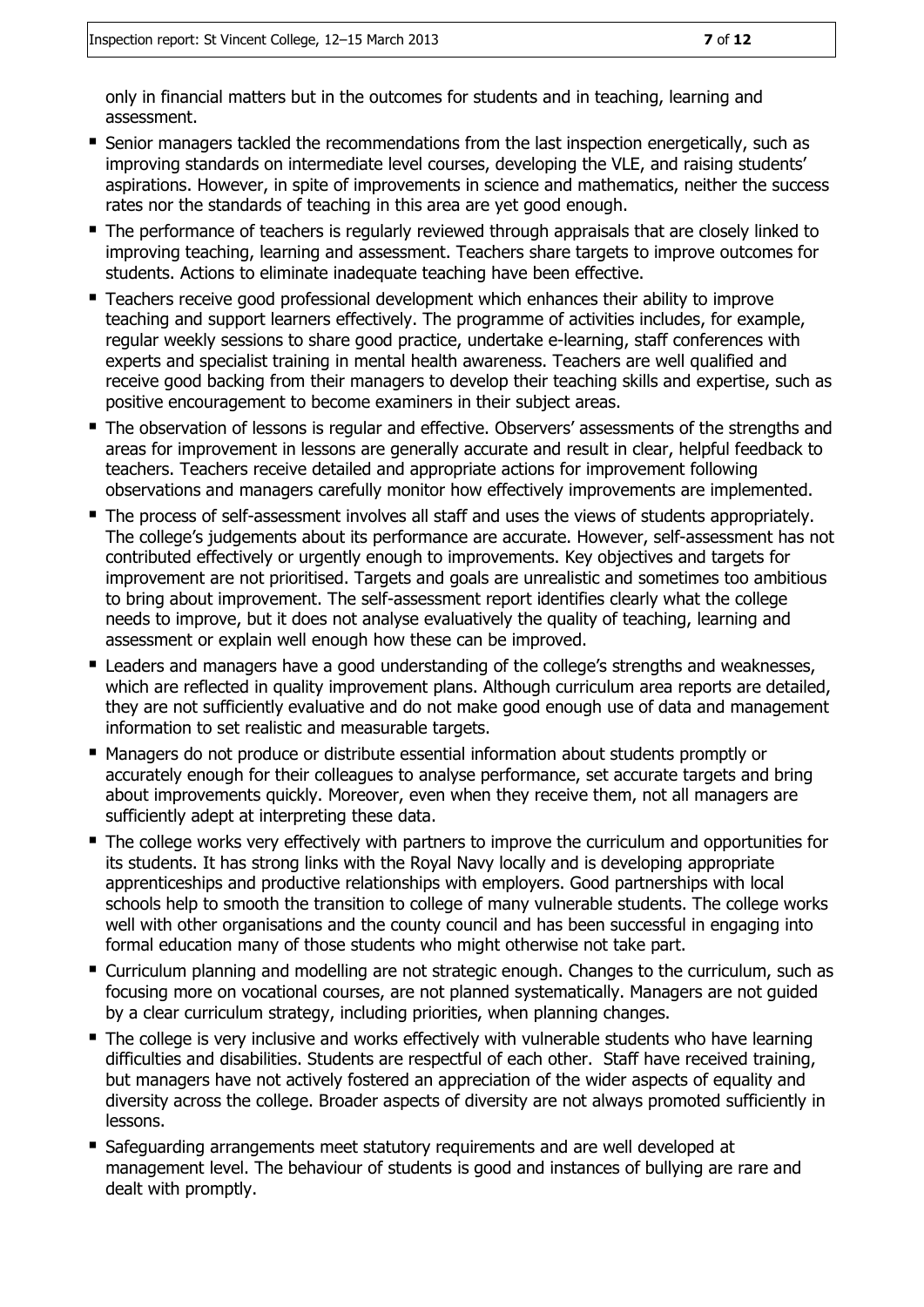## **Record of Main Findings (RMF)**

## **St Vincent College Inspection grades are based**

| on a provider's performance:<br>1: Outstanding<br>2: Good<br>3: Requires improvement<br>4: Inadequate | Overall | 16-18 Learning<br>programmes | 19+ Learning<br>programmes |  |
|-------------------------------------------------------------------------------------------------------|---------|------------------------------|----------------------------|--|
| <b>Overall effectiveness</b>                                                                          | 3       | 3<br>3                       |                            |  |
| <b>Outcomes for learners</b>                                                                          | 3       | 3                            | 3                          |  |
| The quality of teaching, learning<br>and assessment                                                   | 3       | 3                            | 3                          |  |
| The effectiveness of leadership and<br>management                                                     | 3       | 3                            | 3                          |  |

| Subject areas graded for the quality of teaching, learning and assessment |   |  |
|---------------------------------------------------------------------------|---|--|
| <b>Science</b>                                                            | 4 |  |
| <b>Mathematics and statistics</b>                                         | 3 |  |
| <b>English</b>                                                            | 3 |  |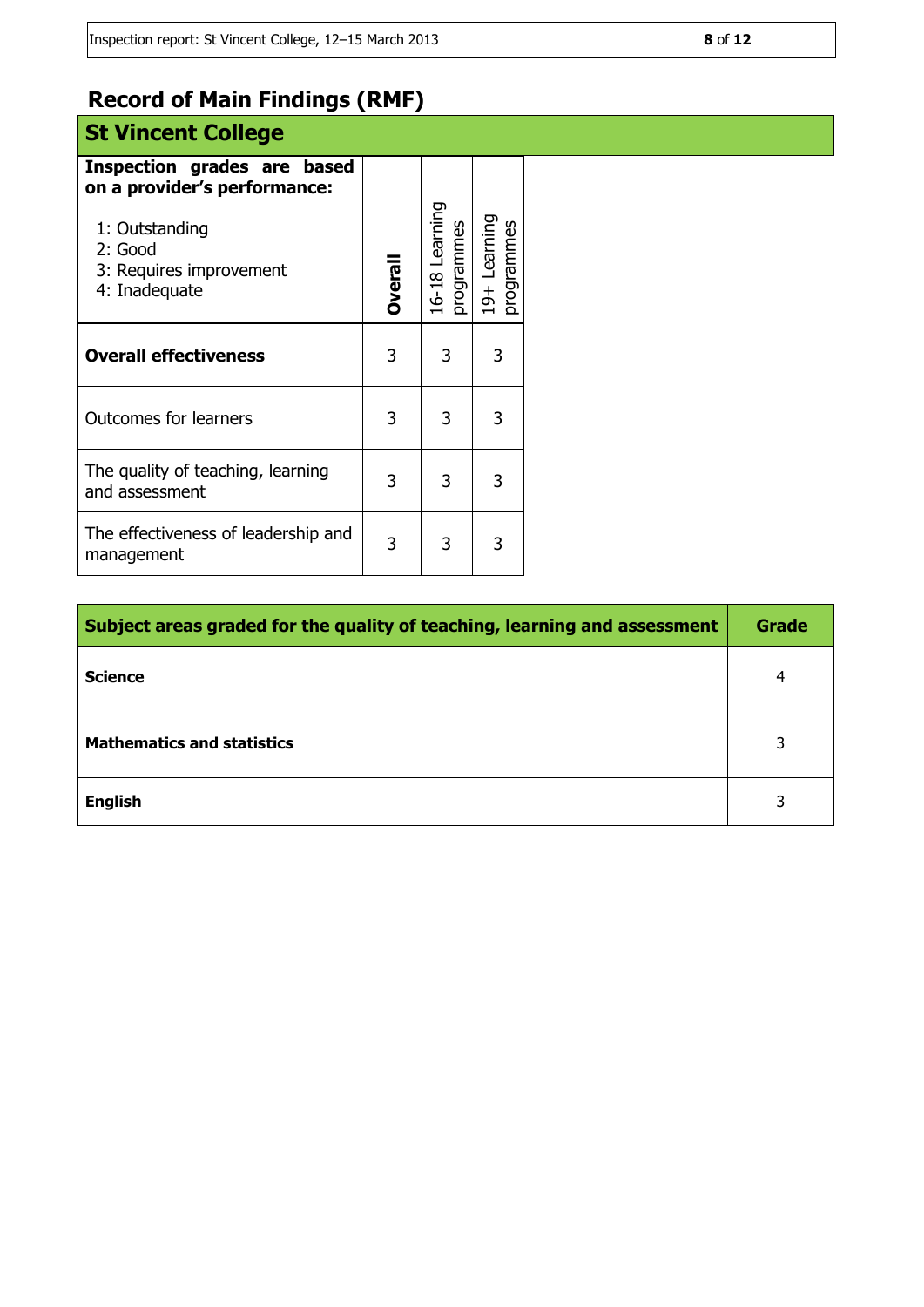## **Provider details**

| <b>St Vincent College</b>                            |                     |  |
|------------------------------------------------------|---------------------|--|
| <b>Type of provider</b>                              | Sixth form college  |  |
| <b>Age range of learners</b>                         | $14+$               |  |
| <b>Approximate number of</b>                         | Full-time: 954      |  |
| all learners over the previous<br>full contract year | Part-time: 848      |  |
| <b>Principal/CEO</b>                                 | Ms D Lloyd          |  |
| Date of previous inspection                          | November 2011       |  |
| <b>Website address</b>                               | www.stvincent.ac.uk |  |

| Provider information at the time of the inspection                                            |                                           |       |           |                 |                                            |                      |               |       |  |
|-----------------------------------------------------------------------------------------------|-------------------------------------------|-------|-----------|-----------------|--------------------------------------------|----------------------|---------------|-------|--|
| <b>Main course or learning</b><br>programme level                                             | Level 1 or<br>Level <sub>2</sub><br>below |       |           | Level 3         |                                            | Level 4<br>and above |               |       |  |
| <b>Total number of learners</b><br>(excluding apprenticeships)                                | $16 - 18$                                 | $19+$ | $16 - 18$ | $19+$           | $16-18$                                    | $19+$                | $16 - 18$     | $19+$ |  |
| <b>Full-time</b>                                                                              | 72                                        | 8     | 103       | 16              | 580                                        | 76                   | $\mathbf{0}$  | 0     |  |
| <b>Part-time</b>                                                                              | 42                                        | 106   | 36        | 158             | 27                                         | 231                  | $\mathbf 0$   | 9     |  |
|                                                                                               |                                           |       |           |                 |                                            |                      |               |       |  |
| <b>Number of apprentices by</b>                                                               | <b>Intermediate</b>                       |       |           | <b>Advanced</b> |                                            |                      | <b>Higher</b> |       |  |
| <b>Apprenticeship level and age</b>                                                           | $16 - 18$                                 |       | $19+$     | $16 - 18$       | $19+$                                      | $16 - 18$            |               | $19+$ |  |
|                                                                                               |                                           |       |           |                 |                                            |                      |               |       |  |
| <b>Number of learners aged 14-16</b>                                                          | 29                                        |       |           |                 |                                            |                      |               |       |  |
| <b>Number of community learners</b>                                                           | $\mathbf 0$                               |       |           |                 |                                            |                      |               |       |  |
| <b>Number of employability learners</b>                                                       | $\mathbf 0$                               |       |           |                 |                                            |                      |               |       |  |
| <b>Funding received from</b>                                                                  | Education Funding Agency (EFA)            |       |           |                 |                                            |                      |               |       |  |
| t the time of inspection the<br>provider contracts with the<br>following main subcontractors: |                                           |       |           |                 | Gosport Pro-Active Sports Training Limited |                      |               |       |  |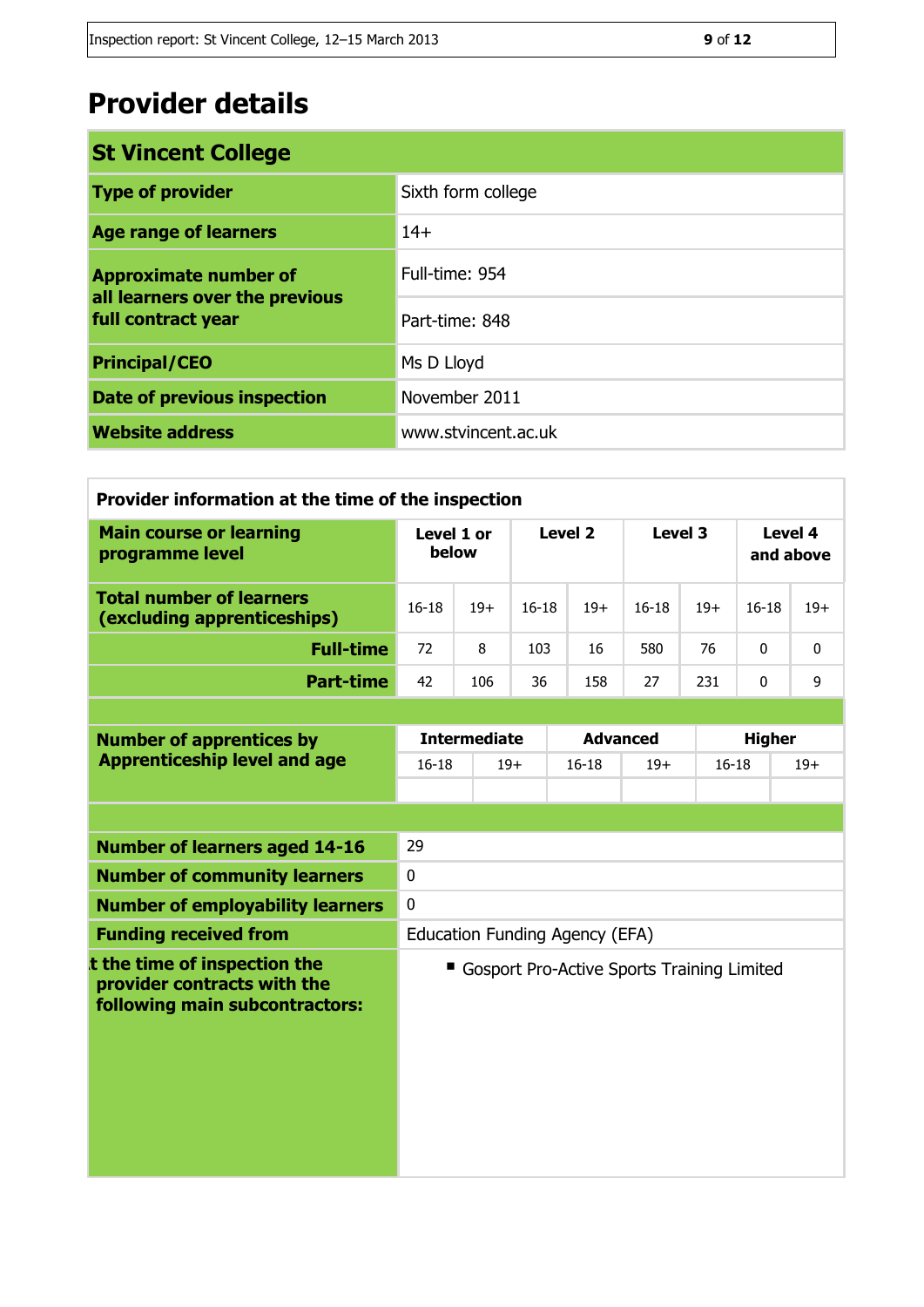#### **Additional socio-economic information**

St Vincent College is a small sixth form college based in Gosport, Hampshire. The college provides vocational as well as academic subjects and almost all students study courses from entry level to advanced level. The college provides for a number of students with disabilities and/or learning difficulties and health problems. Gosport contains both areas of affluence and wards with high levels of economic and social deprivation. Students' average qualifications on entry are below those of most sixth form colleges. The proportion of school pupils attaining at least five GCSEs, including English and mathematics, at grades A\* to C is below the national average.

#### **Information about this inspection**

**Lead inspector** Gloria Dolan HMI

Two of Her Majesty's Inspectors (HMI) and three additional inspectors, assisted by the Quality Manager as nominee, carried out the inspection with short notice. Inspectors took account of the provider's most recent self-assessment report and development plans, and the previous inspection report. Inspectors also used data on learners' achievements over the last three years to help them make judgements. Inspectors used group and individual interviews, telephone calls and online questionnaires to gather the views of learners and employers; these views are reflected throughout the report. They observed learning sessions, assessments and progress reviews. The inspection took into account all of the provision at the provider. Inspectors looked at the quality of teaching, learning and assessment across all of the provision and graded the sector subject areas listed in the report above.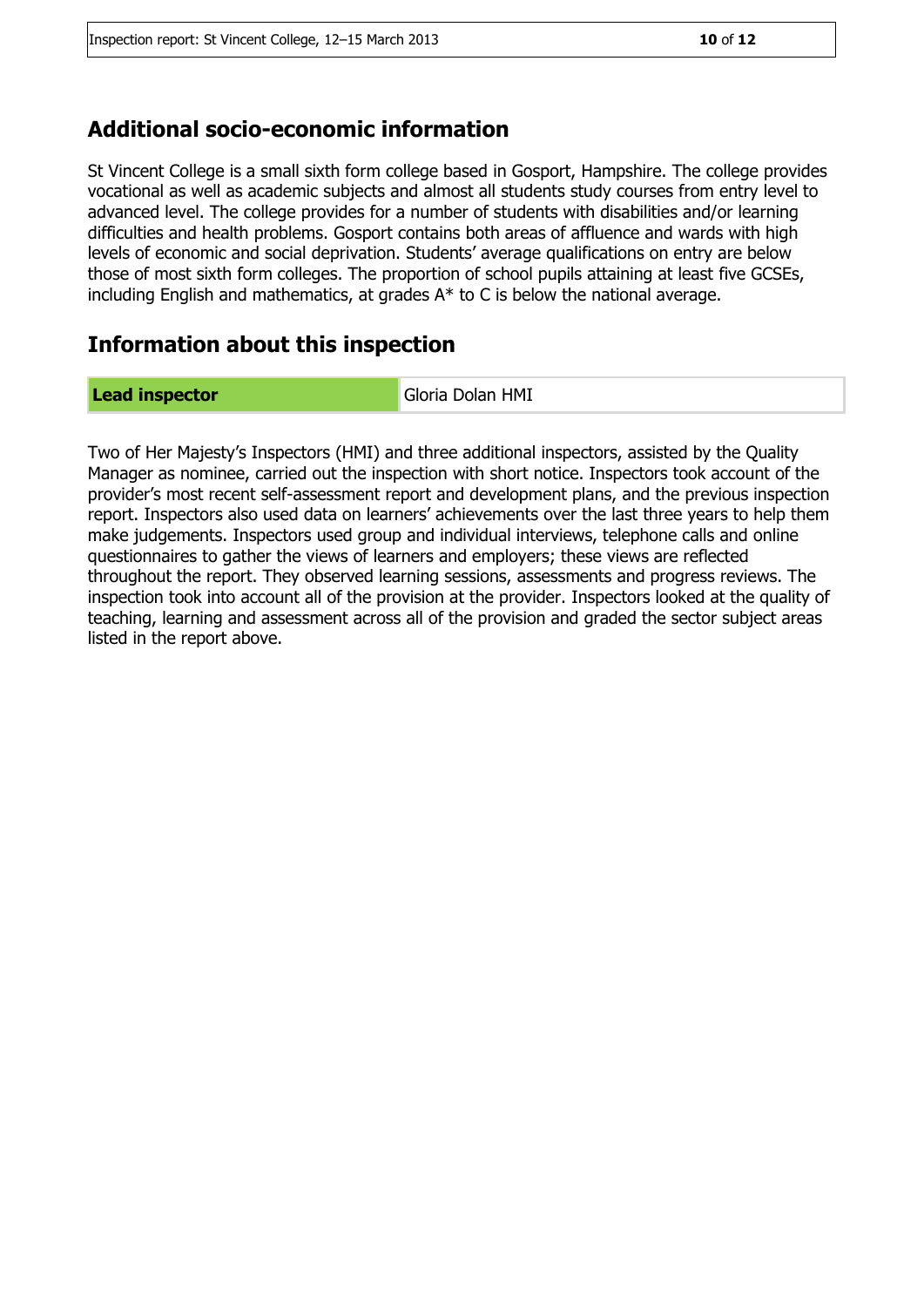### **What inspection judgements mean**

| Grade   | <b>Judgement</b>     |
|---------|----------------------|
| Grade 1 | Outstanding          |
| Grade 2 | Good                 |
| Grade 3 | Requires improvement |
| Grade 4 | Inadequate           |

Detailed grade characteristics can be viewed in the Handbook for the inspection of further education and skills 2012, Part 2:

http://www.ofsted.gov.uk/resources/handbook-for-inspection-of-further-education-and-skillsseptember-2012

Any complaints about the inspection or the report should be made following the procedures set out in the guidance 'Raising concerns and making complaints about Ofsted', which is available from Ofsted's website: www.ofsted.gov.uk If you would like Ofsted to send you a copy of the guidance, please telephone 0300 123 4234, or email enquiries@ofsted.gov.uk.



Learner View is a new website where learners can tell Ofsted what they think about their college or provider. They can also see what other learners think about them too.

To find out more go to [www.learnerview.ofsted.gov.uk](http://www.learnerview.ofsted.gov.uk/)